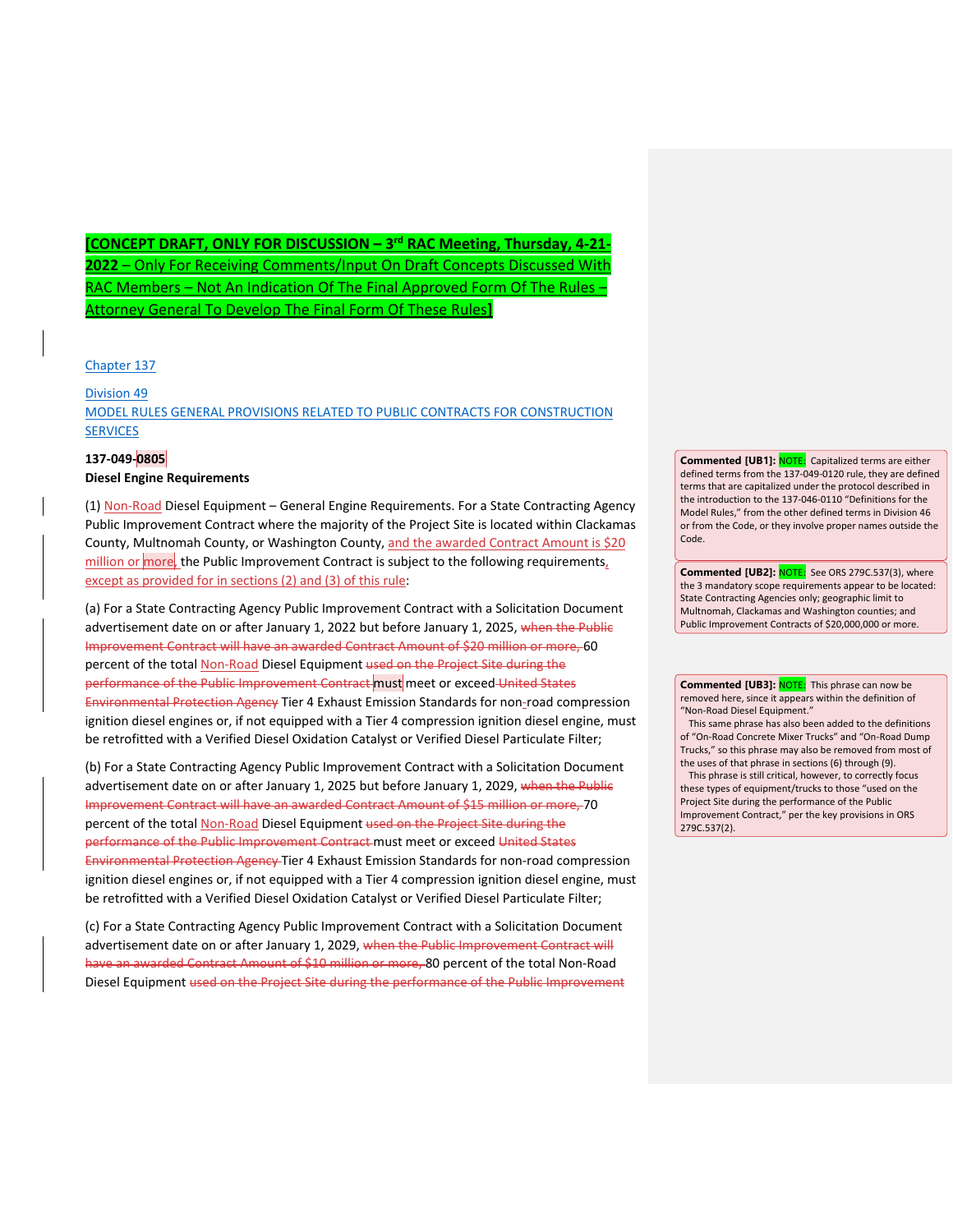Contract must meet or exceed United States Environmental Protection Agency Tier 4 Exhaust Emission Standards for non-road compression ignition diesel engines or, if not equipped with a Tier 4 compression ignition diesel engine, must be retrofitted with a Verified Diesel Oxidation Catalyst or Verified Diesel Particulate Filter.

(2) Non-Road Diesel Equipment – Engine Requirements for Specified Projects. Notwithstanding the requirements of section (1) of this rule, 80 percent of the total Non-Road Diesel Equipment used on the Project Site during the performance of the State Contracting Agency Public Improvement Contract must meet or exceed United States Environmental Protection Agency Tier 4 Exhaust Emission Standards for non-road compression ignition diesel engines or, if not equipped with a Tier 4 compression ignition diesel engine, be retrofitted with a Verified Diesel Oxidation Catalyst or Verified Diesel Particulate Filter, for the Specified Projects.

(3) Non-Road Diesel Equipment – Exemptions. The following categories of Non-Road Diesel Equipment are exempt from sections (1) and (2) of this rule:

(a) Non-Road Diesel Equipment required for an Emergency, as determined by the State Contracting Agency responsible for administering the Public Improvement Contract;

(b) Non-Road Diesel Equipment which, if retrofitted with a Verified Diesel Oxidation Catalyst or Verified Diesel Particulate Filter, would obscure the operator's lines of sight or otherwise create an unsafe condition for Contractor personnel, subcontractor personnel or others in the area of operation of the Non-Road Diesel Equipment; or

 $($ c $\leftrightarrow$ ) For a State Contracting Agency Public Improvement Contract with a Solicitation Document advertisement date before January 1, 2029, Non-Road Diesel Equipment owned and operated by a Certified Firm or a Small Business Firm. For a Public Improvement Contract with an advertisement date before January 1, 2029, Non-Road Diesel Equipment that is owned and operated by a Certified Firm or Small Business Firm and is otherwise compliant with the requirements of sections (1) and (2) of this rule, may be counted as compliant equipment for purposes of the calculation under section (5)(a) of this rule, but then cannot also be listed as exempt under this section (3)(c).

(4) Non-Road Diesel Equipment - Data, Records and Reports. To verify compliance with sections (1), (2) and (3) of this rule, The Contractor must develop, retain and, upon the request of the State Contracting Agency administering the Public Improvement Contract, submit all required or necessary data, records, and reports associated with the Non-Road Diesel Equipment, according to the specifications of the Public Improvement Contract. The data, records and reports the Contractor develops, retains and submits to the State Contracting Agency must include, but not be limited to, an initial detailed report delivered to the State Contracting Agency at the time the Public Improvement Contract is executed, in addition to regular reports to the State Contracting Agency during the Contractor's performance of the Public Improvement Contract at intervals agreed to by the parties, that include the following information:

**Commented [UB4]:** NOTE: Draft concept, for review and discussion of the RAC.

**Commented [UB5]:** NOTE: Draft concept, for review and discussion of the RAC. Designed to address comments from Carrie L. Baxandall, Program Manager, Certification Office for Business Inclusion and Diversity.

**Commented [UB6]: NOTE:** This edit is designed to work with the red-lined edits made in section (5)(c), to confirm that the Contractor can't "double-dip" with an exemption and compliant equipment.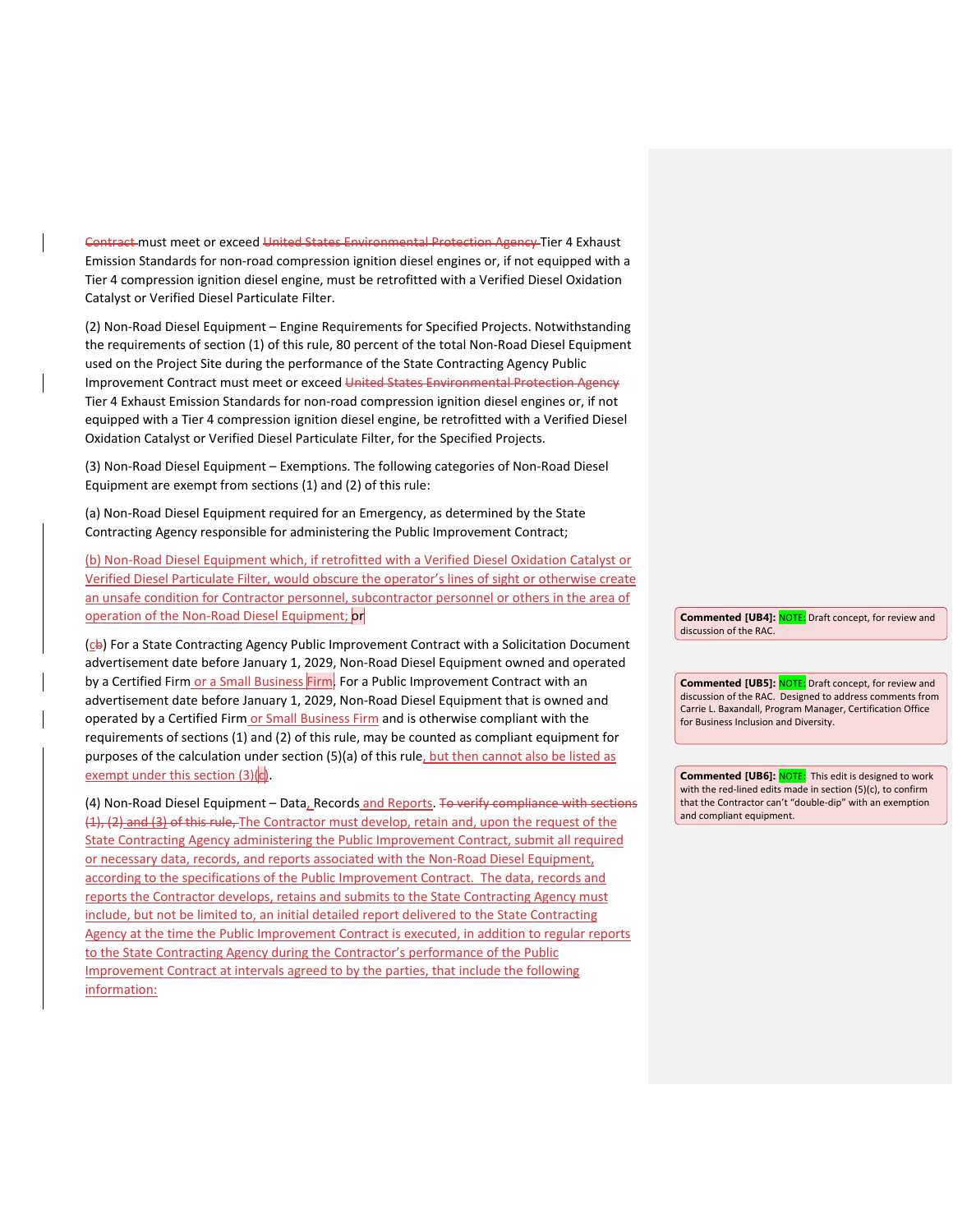(a) For the initial detailed report, a list of the Non-Road Diesel Equipment the Contractor anticipates will be used, whether by the Contractor, a subcontractor of the Contractor, or a provider of Trucking Services;

(b) For regular reports during the performance of the Public Improvement Contract, a list of the Non-Road Diesel Equipment being used, whether by the Contractor, a subcontractor of the Contractor, or a provider of Trucking Services;

(c) For all reports, detailed information associated with the Non-Road Diesel Equipment, including the type of Non-Road Diesel Equipment, as well as the manufacturer, serial number or vehicle identification number, diesel engine manufacturer, diesel engine model year, diesel engine certification or tier rating, horse-power level, and diesel engine serial number;

(d) For all reports, the type of emission--control technology installed on the Non-Road Diesel Equipment, as well as the serial number, make, model, manufacturer, and EPA verification number or level of the emission-control technology;

(e) For all reports, confirmation that any retrofitted Non-Road Diesel Equipment has been adequately maintained and is in standard or better operating condition; and

(f) For all reports, detailed information that establishes the Contractor is entitled to any exemption the Contractor is claiming under sections (3) and (13) of this rule.

(5) Non-Road Diesel Equipment – Sample Calculation. Contractor compliance with sections (1) and (2) of this rule will be determined by the following calculation:

(a)Total pieces of Non-Road Diesel Equipment used on the Project Site.................=

(b) Multiply the answer to (5)(a) by the required percentage under sections (1) or (2) of this rule (round to the nearest whole number) ……………………………………………………………=

(c) Total pieces of Non-Road Diesel Equipment not compliant under sections (1) and (2) of this rule, that do qualify for an exemption under sections (3)(a), (3)(b) or (3)(c) of this rule…………………………………………………………………………………………………………………..= \_\_\_\_\_\_\_\_\_;

(d) Subtract the number under section (5)(c) from the number under (5)(b)………………………………………………………………………………………………………………=\_\_\_\_\_\_\_\_\_; and

(e) Total number of Non-Road Diesel Equipment items used on the Project Site that must meet or exceed United States Environmental Protection Agency Tier 4 Exhaust Emission Standards for non-road compression ignition diesel engines or, if not equipped with a Tier 4 compression ignition diesel engine, be retrofitted with a Verified Diesel Oxidation Catalyst or Verified Diesel Particulate Filter [equal to 5(a) and (5)(d)] ……………………………………………………………=\_\_\_\_\_\_\_\_\_.

(6) On-Road Concrete Mixer Trucks and On-Road Dump Trucks – General Engine Requirements. For a State Contracting Agency Public Improvement Contract where the majority of the Project

**Commented [UB7]:** NOTE: More extensive base recordkeeping requirement provisions concept for Non-Road Diesel Equipment, for discussion with the RAC members. The idea is to leave the detailed data/record-keeping/report requirements to the parties to the Contract---but then provide some basic direction for the data/record/report requirements.

**Commented [UB8]: NOTE:** Edit made to support the idea that Certified Firm/Small Business Firm owned equipment can be compliant or exempt, but not both.

**Commented [UB9]: NOTE:** Edit needed to match the revised number of exemptions listed in section (3).

**Commented [UB10]:** NOTE: General revisions are made to use the new defined terms for "On-Road Concrete Mixer Trucks" and "On-Road Dump Trucks."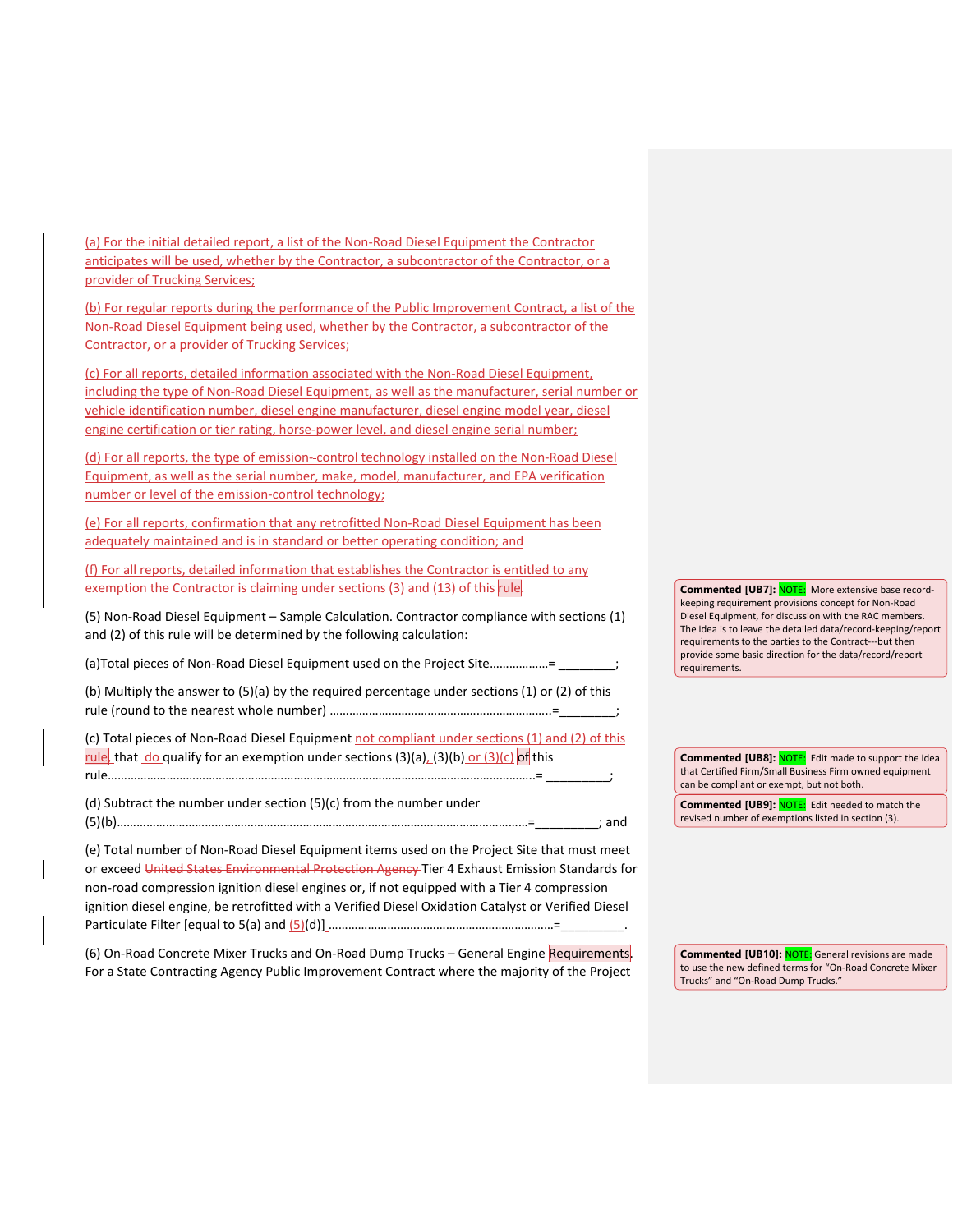Site is located within Clackamas County, Multnomah County, or Washington County and  $\tau$ the Public Improvement Contract will have an awarded Contract Amount of \$20,000,000 or more the Public Improvement Contract is subject to the following requirements for On-Road Concrete Mixer Trucks and On-Road Dump Trucks, except as provided in sections (7) and (8) of this rule:

(a) For a State Contracting Agency Public Improvement Contract with a Solicitation Document advertisement date on or after January 1, 2022 but before January 1, 2025, and for the Specified Projects, when the Public Improvement Contract will have an awarded Contract Amount of \$20 million or more, and for the Specified Projects, 50 percent of the total On-Road Concrete Mixer Trucks and On-Road Dump Trucks must be powered by a model year 2010 or newer engine or, if not powered by a model year 2010 or newer engine, must be retrofitted with a Verified Diesel Oxidation Catalyst or Verified Diesel Particulate Filter;

(b) For a State Contracting Agency Public Improvement Contract with a Solicitation Document advertisement date on or after January 1, 2025 but before January 1, 2029, when the Public Improvement Contract will have an awarded Contract Amount of \$15 million or more, 75 percent of the total On-Road Concrete Mixer Trucks and On-Road Dump Trucks must be powered by a model year 2010 or newer engine or, if not powered by a model year 2010 or newer engine, must be retrofitted with a Verified Diesel Oxidation Catalyst or Verified Diesel Particulate Filter;

(c) For a State Contracting Agency Public Improvement Contract with a Solicitation Document advertisement date on or after January 1, 2029<del>, when the Public Improvement Contract will</del> have an awarded Contract Amount of \$10 million or more, 100 percent of the total On-Road Concrete Mixer Trucks and On-Road Dump Trucks must be powered by a model year 2010 or newer engine or, if not powered by a model year 2010 or newer engine, must be retrofitted with a Verified Diesel Oxidation Catalyst or Verified Diesel Particulate Filter.

(7) On-Road Concrete Mixer Trucks and On-Road Dump Trucks – Scope of Engine Requirements. The requirements of section (6) of this rule apply to On-Road Concrete Mixer Trucks and On-Road Dump Trucks that are owned or operated by Contractors, subcontractors and those operated by under trucking services Trucking Services providersagreements.

(8) On-Road Concrete Mixer Trucks and On-Road Dump Trucks – Exemptions. The following categories of On-Road Concrete Mixer Trucks and On-Road Dump Trucks are exempt from sections (6) and (7) of this rule: The requirements of section (6) of this rule do not apply to the following:

(a) On-Road Concrete Mixer Trucks or On-Road Dump Trucks that are required for an Emergency, as determined by the State Contracting Agency responsible for administering the Public Improvement Contract;

**Commented [UB11]:** NOTE: Again, see ORS 279C.537(3), where the 3 mandatory scope requirements appear to be located: State Contracting Agencies only; geographic limit to Multnomah, Clackamas and Washington counties; and Public Improvement Contracts of \$20,000,000 or more.

**Commented [UB12]:** NOTE: Special input needed from the RAC re: the accuracy of this retrofitting language, in the context of On-Road Concrete Mixer Trucks and On-Road Dump Trucks that are now added to the requirements in Section (6) of the rule.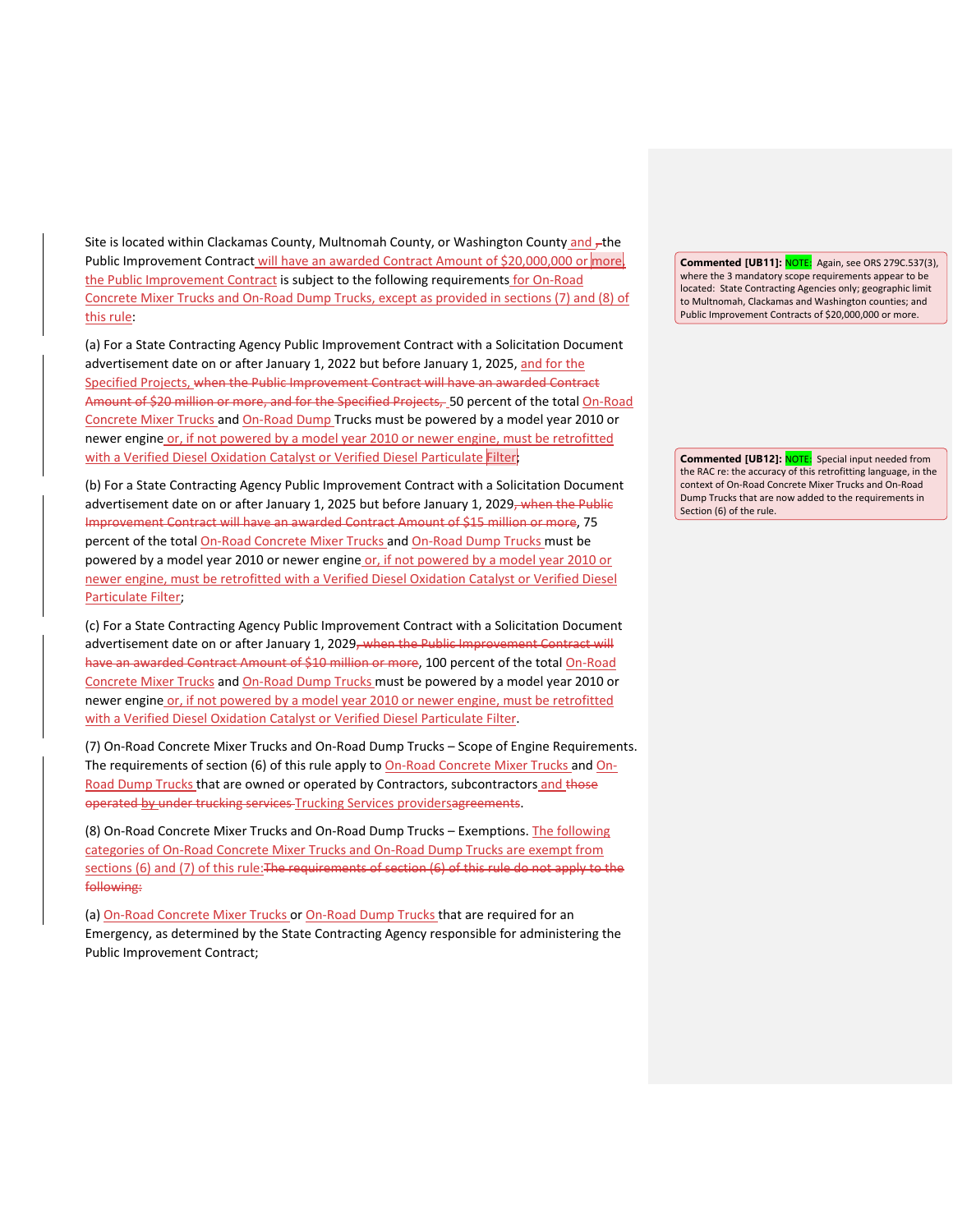(b) On-Road Concrete Mixer Trucks or On-Road Dump Trucks -that are owned and operated by a Certified Firm or a Small Business Firm under a State Contracting Agency Public *Improvement* Contract with a Solicitation Document advertisement date before January 1, 2029; or

(c) On-Road Concrete Mixer Trucks or On-Road Dump Trucks -that are owned and operated by suppliers, or vendors or other providerssuppliers that are only delivering materials to a Project Site, and that are not owned or operated by Contractors, or subcontractors or operated by under a trucking services Trucking Services providers agreement.

(9) On-Road Concrete Mixer Trucks and On-Road Dump Trucks – Data, Records and Reports. The Contractor must develop, retain and, upon the request of the State Contracting Agency administering the Public Improvement Contract, submit all required or necessary data, records and reports associated with On-Road Concrete Mixer Trucks and On-Road Dump Trucks, according to the specifications of the Public Improvement Contract. The data, records and reports the Contractor develops, retains and submits to the State Contracting Agency must include, but are not limited to, an initial detailed report delivered to the State Contracting Agency at the time the Public Improvement Contract is executed, in addition to regular reports to the State Contracting Agency during the Contractor's performance of the Public Improvement Contract, at intervals agreed to by the parties, that include the following information:

(a) For the initial detailed report, a list of the On-Road Concrete Mixer Trucks and On-Road Dump Trucks that the Contractor anticipates will be used, whether by the Contractor, a subcontractor of the Contractor or a provider of Trucking Services;

(b) For regular reports during the performance of the Public Improvement Contract, a list of the On-Road Concrete Mixer Trucks and On-Road Dump Trucks being used, whether by the Contractor, a subcontractor of the Contractor or a provider of Trucking Services;

(c) For all reports, detailed information associated with the On-Road Concrete Mixer Trucks and On-Road Dump Trucks, including the truck type, manufacturer, serial number or vehicle identification number, diesel engine manufacturer, diesel engine model year, diesel engine certification or tier rating, horse-power level and diesel engine serial number;

(d) For all reports, the type of emission control technology installed on the On-Road Concrete Mixer Trucks and On-Road Dump Trucks, as well as the serial number, make, model, manufacturer and EPA verification number or level of the emission-control technology;

(e) For all reports, confirmation that any retrofitted On-Road Concrete Mixer Trucks and On-Road Dump Trucks have been adequately maintained and are in standard or better operating condition; and

(f) For all reports, detailed information that establishes the Contractor is entitled to any exemption the Contractor is claiming under sections (8) and (13) of this rule.

**Commented [UB13]:** NOTE: Small Business Firm concept added to this Certified Firm exemption---parallel with the same "Small Business Firm" exemption added to Section 3 above. For discussion with the RAC.

**Commented [UB14]:** NOTE: More extensive base recordkeeping requirement provisions concept for the On-Road Concrete Mixer Trucks and On-Road Dump Trucks, for discussion with the RAC members. The idea is to leave the detailed data/record-keeping/report requirements to the parties to the Contract---but provide some basic direction for the data/record/report requirements.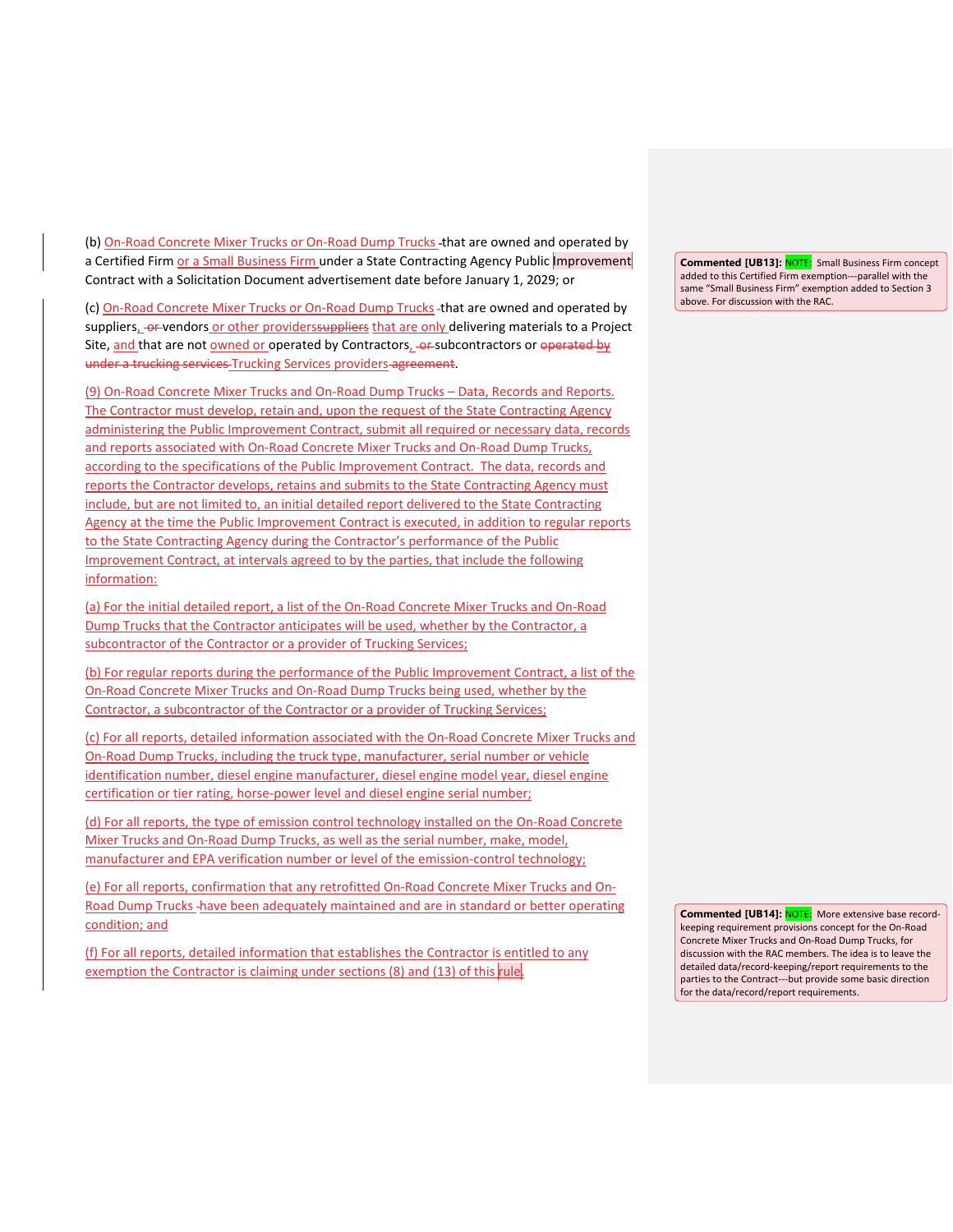(10) Timing of Engine Requirements. For purposes of this rule, a Contract does not become a Public Improvement Contract until construction work is described, specified, authorized and agreed upon by the parties to the Contract. A Contract that has not yet become a Public Improvement Contract includes, but is not limited to, a Contract for Construction Manager/General Contractor Services which only includes preconstruction services to be provided by the Contractor, or a progressive design-build Contract that only includes preliminary design services to be provided by the Contractor.

(11) Idling Requirements - Non-Road Diesel Equipment; On-Road Concrete Mixer Trucks and On-Road Dump Trucks. Where the majority of the Project Site is located within Clackamas, Multnomah, or Washington County, the Contracting Agency for a Public Improvement Contract is a State Public Contracting Agency and the Public Improvement Contract will have an awarded amount of \$20,000,000 or more, the specifications of the Public Improvement Contract must require the Contractor to meet the following engine idling requirements regarding Non-Road Diesel Equipment, On-Road Concrete Mixer Trucks, and On-Road Dump Trucks, in order to reduce unnecessary diesel exhaust emissions, except as provided in section (12) of this rule:

(a) The Contractor must shut down all All-Non-Road Diesel Equipment, On-Road Concrete Mixer Trucks and On-Road Dump Trucks - must shut down after five (5) minutes of inactivity;

(b) The Contractor All Non-Road Diesel Equipment, On-Road Concrete Mixer Trucks and On-Road Dump Trucks must have signs or decals on all the Non-Road Diesel Equipment, On-Road Concrete Mixer Trucks and On-Road Dump Trucks -that are visible to the operators, to remind them to shut down the Non-Road Diesel Equipment, On-Road Concrete Mixer Trucks and On-Road Dump Trucks after five (5) minutes of inactivity;

(c) The ContractorContractors must post "Five Minute Limit" signs in high foot-traffic areas of the Project Site that are visible to workers, stating that the Non-Road Diesel Equipment, On-Road Concrete Mixer Trucks and On-Road Dump Trucks must be shut down after five (5) minutes of inactivity;

(d) Contractors The Contractor must otherwise instruct all operators of Non-Road Diesel Equipment, On-Road Concrete Mixer Trucks and On-Road Dump Trucks- in writing of the requirement that all Non-Road Diesel Equipment, On-Road Concrete Mixer Truckson-road concrete mixer trucks and On-Road Dump Trucks must be shut down after five (5) minutes of inactivity.

(12) Idling Requirements – Exemptions. In the following circumstances, Non-Road Diesel Equipment, On-Road Concrete Mixer Trucks, and On-Road Dump Trucks are exempt from the idling requirements of section (11) of this rule:

(a) When the Non-Road Diesel Equipment, On-Road Concrete Mixer Trucks and On-Road Dump Trucks are is required for an Emergency, as determined by the State Contracting Agency responsible for administering the Public Improvement Contract;

**Commented [UB15]: NOTE:** The idling requirements have been expanded to apply to On-Road Concrete Mixer Trucks and On-Road Dump Trucks, in addition to the Non-Road Diesel Equipment.

The DEQ standards for idling only applied to Non-Road Diesel Equipment. However, the ODOT Specs apply to Non-Road Diesel Equipment, as well as On-Road Concrete Mixer Trucks and On-Road Dump Trucks used at the Project Site and during performance of the Contract.

So, for purposes of discussion with the RAC, the main "Idling Requirements" provisions in section (11) of the rule have been expanded to apply to On-Road Concrete Mixer Trucks and On-Road Dump Trucks.